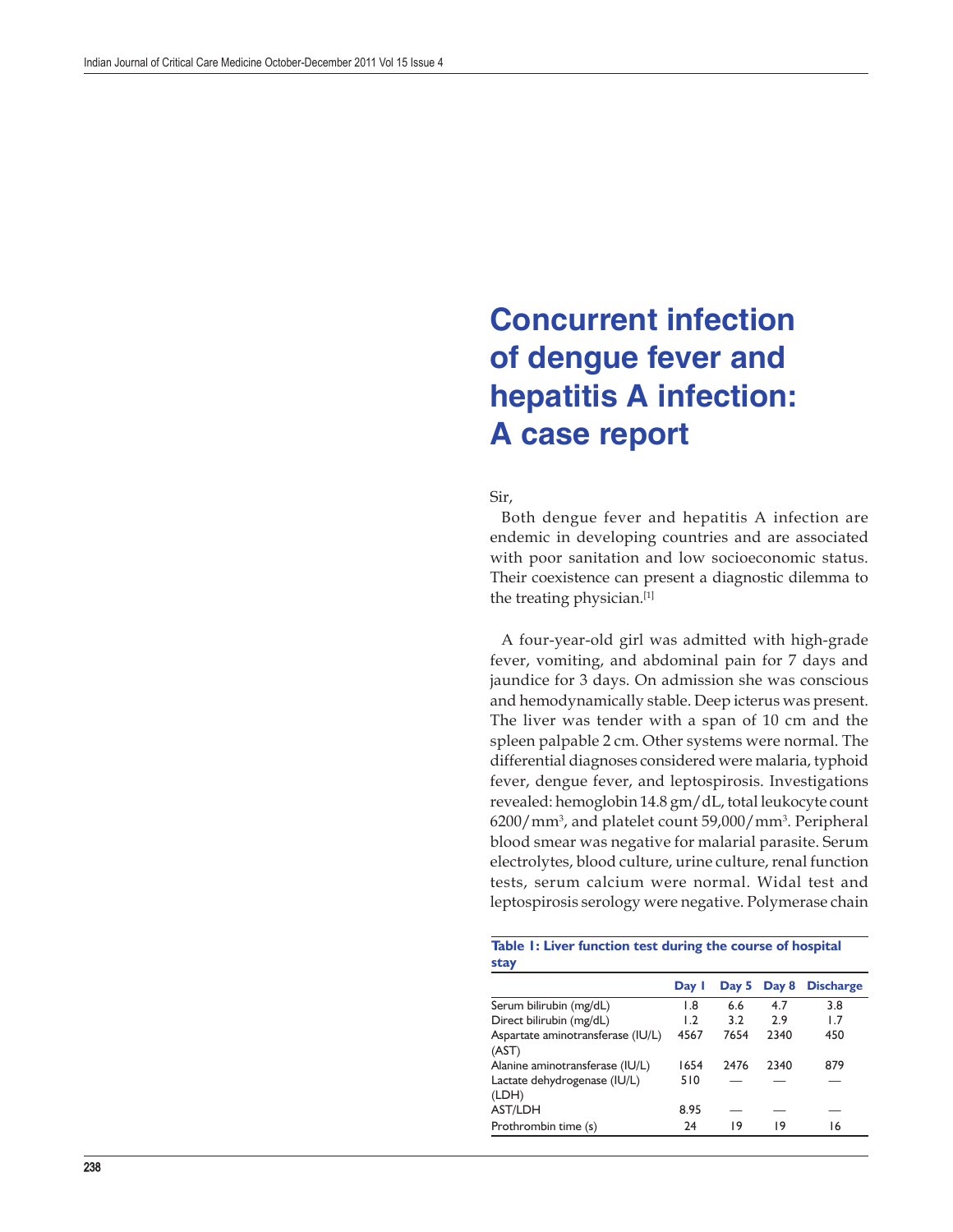| Table 2: Mixed infection reported from different regions in the last 15 years |                     |                                           |  |  |
|-------------------------------------------------------------------------------|---------------------|-------------------------------------------|--|--|
| <b>Mixed infection</b>                                                        | <b>Region</b>       | <b>Author</b>                             |  |  |
| Leptospira, dengue, and hepatitis E                                           | Delhi (India)       | Behera et al. (2009) <sup>[2]</sup>       |  |  |
| Dengue fever and malaria                                                      | Karachi (Pakistan)  | Abbasi et al. (2009) <sup>[3]</sup>       |  |  |
| Dengue fever and hepatitis A and hepatitis E                                  | Karachi (Pakistan)  | Yakoob et al. (2007)[1]                   |  |  |
| Dengue fever and typhoid fever                                                | Bandung (Indonesia) | Sudjana and Jusuf (1998) <sup>[4]</sup>   |  |  |
| Typhoid fever and viral hepatitis                                             | Delhi (India)       | Mishra et al. (2008) <sup>[5]</sup>       |  |  |
| Malaria and leptospirosis                                                     | Bangkok (Thailand)  | Singhsilarak et al. (2006) <sup>[6]</sup> |  |  |
| Dengue fever and leptospirosis                                                | Mumbai (India)      | Zaki and Shanbag (2010) <sup>[7]</sup>    |  |  |
| Hepatitis A and malaria                                                       | Mumbai (India)      | Zaki (2009) <sup>[8]</sup>                |  |  |

reaction for dengue virus was positive. Ultrasonography revealed pseudothickening of gall bladder, bilateral pleural effusion, ascites, and hepatomegaly with altered echotexture. Liver function tests during the course in hospital are shown in Table 1. Highly elevated liver enzymes and deranged prothrombin time alerted us to the possibility of coexistent viral hepatitis. Serological test for viral hepatitis was positive for HAV-IgM: 1.4 ( $N \neq 0.8$ ) and negative for hepatitis B, C, and E viruses. Intravenous fluids and antipyretics were started. As the general condition of the child was improving and all the cultures were negative, supportive treatment was continued. She finally became afebrile on the  $11<sup>th</sup>$  day and was discharged on the 13<sup>th</sup> day of admission. She is well on follow-up after 2 months with normal liver enzyme tests.

There are several overlapping clinical features of dengue, leptospirosis, malaria, and viral hepatitis, which can cause substantial misdiagnosis. Existence of simultaneous, multiple infections in an individual has been reported in the literature [Table 2].<sup>[1-8]</sup> Both dengue fever and viral hepatitis can present with fever and jaundice. Liver involvement in dengue can occur due to direct effect of the virus or host immune response on liver cells, circulatory compromise caused by hypotension or localized vascular leakage inside the liver capsule and tissue tropism of particular viral serotypes or genotypes. [9] Although hepatic involvement is commonly seen with dengue fever, severe hepatic derangement is rare. Presentation of hepatitis A infection is similar, but with a few differences: Fever usually subsides with the appearance of jaundice and the period between onset of fever and jaundice is 1-7 days.<sup>[5]</sup> Serum aminotransferase levels are markedly elevated in viral hepatitis (8–10 times normal) as compared with those in dengue fever in which they are elevated 2–3 times the normal value and the ratio of AST/LDH (aspartate aminotransferase/ lactate dehydrogenase) is more than 4 in viral hepatitis.[5] In dengue fever, aspartate aminotransferase

has been found to increase more quickly and peaking at a higher level and then reverting to normal sooner than alanine aminotransferase.[9] This pattern is different from that commonly seen during acute hepatitis caused by hepatitis viruses. Other differentiating features of dengue fever include hemoconcentration, thrombocytopenia, and third space fluid losses.[7] The coagulation profile is usually normal in patients with dengue fever.<sup>[9]</sup> Hence an abnormal coagulation profile should alert one to an underlying infection with a hepatotropic virus or disseminated intravascular coagulation associated with sepsis. Usually in dengue fever without complications the fever spikes comes down by day 4–5 of illness. However, fever may be prolonged in patients having coexisting other infections as seen in our case. Highly elevated liver enzymes, deranged prothrombin time, and prolonged fever in the patient alerted us to the possibility of coexistent viral hepatitis.

This case illustrates the importance of physician awareness of mixed infections in endemic areas that can pose diagnostic dilemmas, complications, and prolonged course.

## **Syed Ahmed Zaki, Vijay Lad**

Department of Pediatrics, Lokmanya Tilak Municipal General Hospital and Medical College Sion, Mumbai- 400 022, Maharashtra, India

## **Correspondence:**

 Dr. Syed Ahmed Zaki, Room no.509, new RMO quarters, Sion, Mumbai- 400 022, Maharashtra, India. E-mail: drzakisyed@gmail.com

## **References**

- 1. Yakoob J, Jafri W, Siddiqui S, Riaz M. Dengue fever with hepatitis E and hepatitis A infection. J Pak Med Assoc 2009;59:176-7.
- 2. Behera B, Chaudhry R, Pandey A, Mohan A, Dar L, Premlatha MM, *et al*. Co-infections due to leptospira, dengue and hepatitis E: a diagnostic challenge. J Infect Dev Ctries 2009;4:48-50.
- 3. Abbasi A, Butt N, Sheikh QH, Bhutto AR, Munir SM, Ahmed SM. Clinical features, diagnostic techniques and management of dual dengue and malaria infection. J Coll Physicians Surg Pak 2009;19:25-9.
- 4. Sudjana P, Jusuf H. Concurrent dengue hemorrhagic fever and typhoid fever infection in adult: case report. Southeast Asian J Trop Med Public Health 1998;29:370-2.
- 5. Mishra D, Chaturvedi D, Mantan M. Typhoid fever and viral hepatitis.